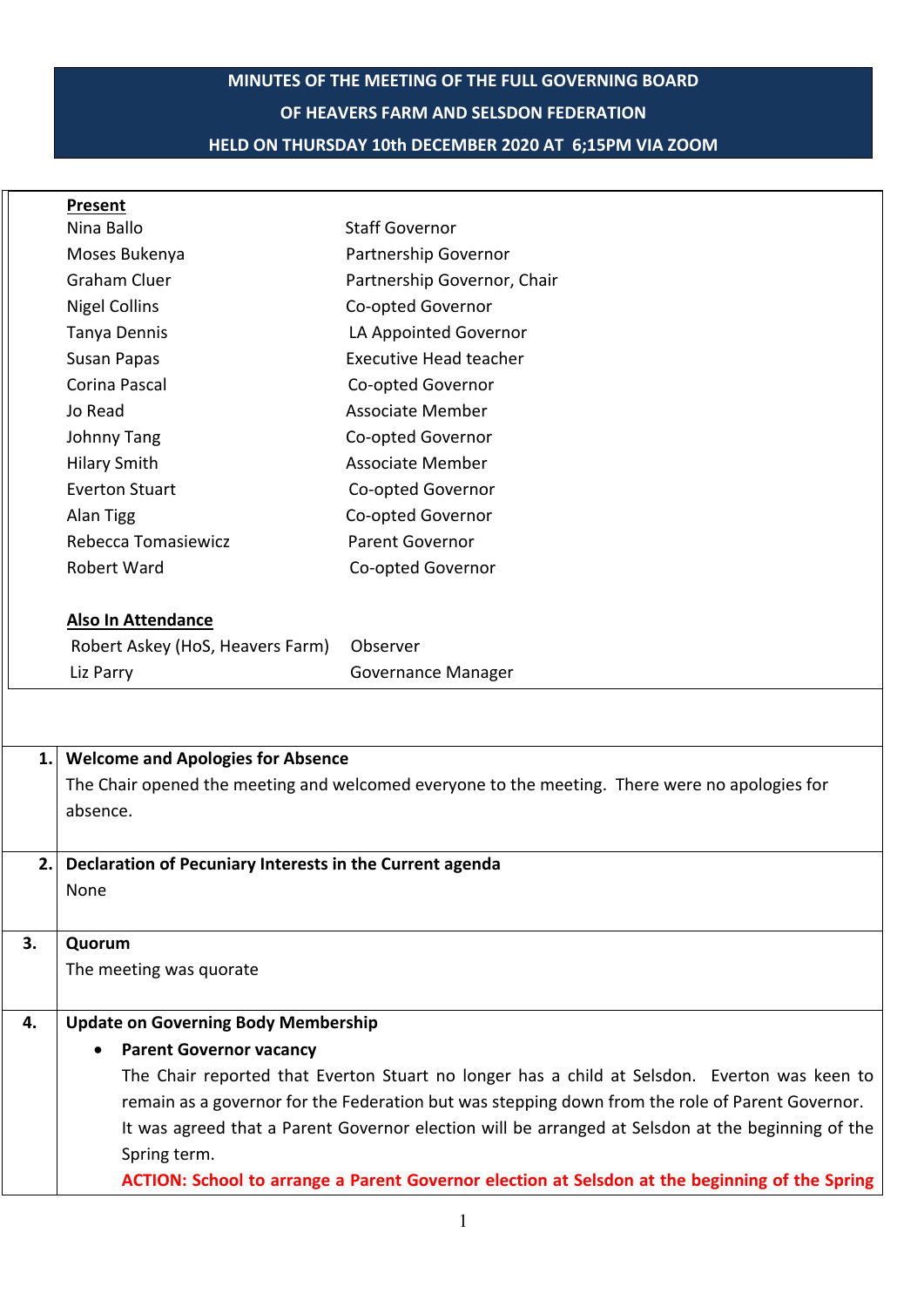|    | Term. Update at the next meeting of the Governing Board                                                   |  |  |
|----|-----------------------------------------------------------------------------------------------------------|--|--|
|    | Co-opted Governor vacancy and nomination<br>$\bullet$                                                     |  |  |
|    | The Chair proposed that Everton Stuart is appointed into the vacant role of Co-opted Governor.            |  |  |
|    | This was formally seconded and then agreed unanimously, with thanks to Everton for taking on the          |  |  |
|    | role of Co-opted Governor.                                                                                |  |  |
|    | ACTION: Governance Manager to inform Governor Services of the changes in Everton's governor               |  |  |
|    | status.                                                                                                   |  |  |
| 5. | Minutes of the Previous Meeting held on 17th September 2020:                                              |  |  |
|    | <b>Checking of Accuracy</b>                                                                               |  |  |
|    | The minutes of the meeting were agreed as a true and accurate record. The Chair will sign a copy for the  |  |  |
|    | files at the earliest opportunity when access to the schools is possible.                                 |  |  |
|    | Matters Arising not covered on the current agenda                                                         |  |  |
|    | The Chair took the meeting through the action points in the previous minutes.                             |  |  |
|    | Finance /Q1 & Q2: On the current agenda                                                                   |  |  |
|    | Safeguarding: On the current agenda                                                                       |  |  |
|    | Questionnaire to Staff: A draft is prepared. The Federation was currently looking at the possibility of a |  |  |
|    | company having oversight of the questionnaire in liaison with the school/Chair of Governors. Either way,  |  |  |
|    | there will be a questionnaire sent to staff on 1st February 2021.                                         |  |  |
|    |                                                                                                           |  |  |
| 6. | Safeguarding:                                                                                             |  |  |
|    | To Receive Safeguarding Report from Graham Cluer (including update on checking of the Single<br>$\bullet$ |  |  |
|    | Central registers and completion of the annual Safeguarding Audit'                                        |  |  |
|    | The contents of this full report were noted. There were no questions arising.                             |  |  |
|    |                                                                                                           |  |  |
|    | To Receive brief reports from the schools' Safeguarding Leads<br>$\bullet$                                |  |  |
|    | Governors were in receipt of reports from Rachel Evans (Safeguarding lead, Heavers Farm) and              |  |  |
|    | Hugo Feitor (Safeguarding lead, Selsdon). Both reports were informative for governors and there           |  |  |
|    | were no questions arising.                                                                                |  |  |
| 7. | <b>Committee Items:</b>                                                                                   |  |  |
|    |                                                                                                           |  |  |
|    | To receive the minutes of the Committee meetings held this term                                           |  |  |
|    | Governors were in receipt of the minutes of the Quality of Education Committee held on 10th November      |  |  |
|    | 2020 and the minutes of the Resources Committee held on 8th October 2020.                                 |  |  |
|    | To receive the reviewed Terms of Reference for the Committees and to formally ratify them                 |  |  |
|    | The Governing Board received a formal recommendation from both committees that the reviewed TOR           |  |  |
|    | are ratified. The Governing Board then formally ratified both TOR.                                        |  |  |
|    |                                                                                                           |  |  |
|    |                                                                                                           |  |  |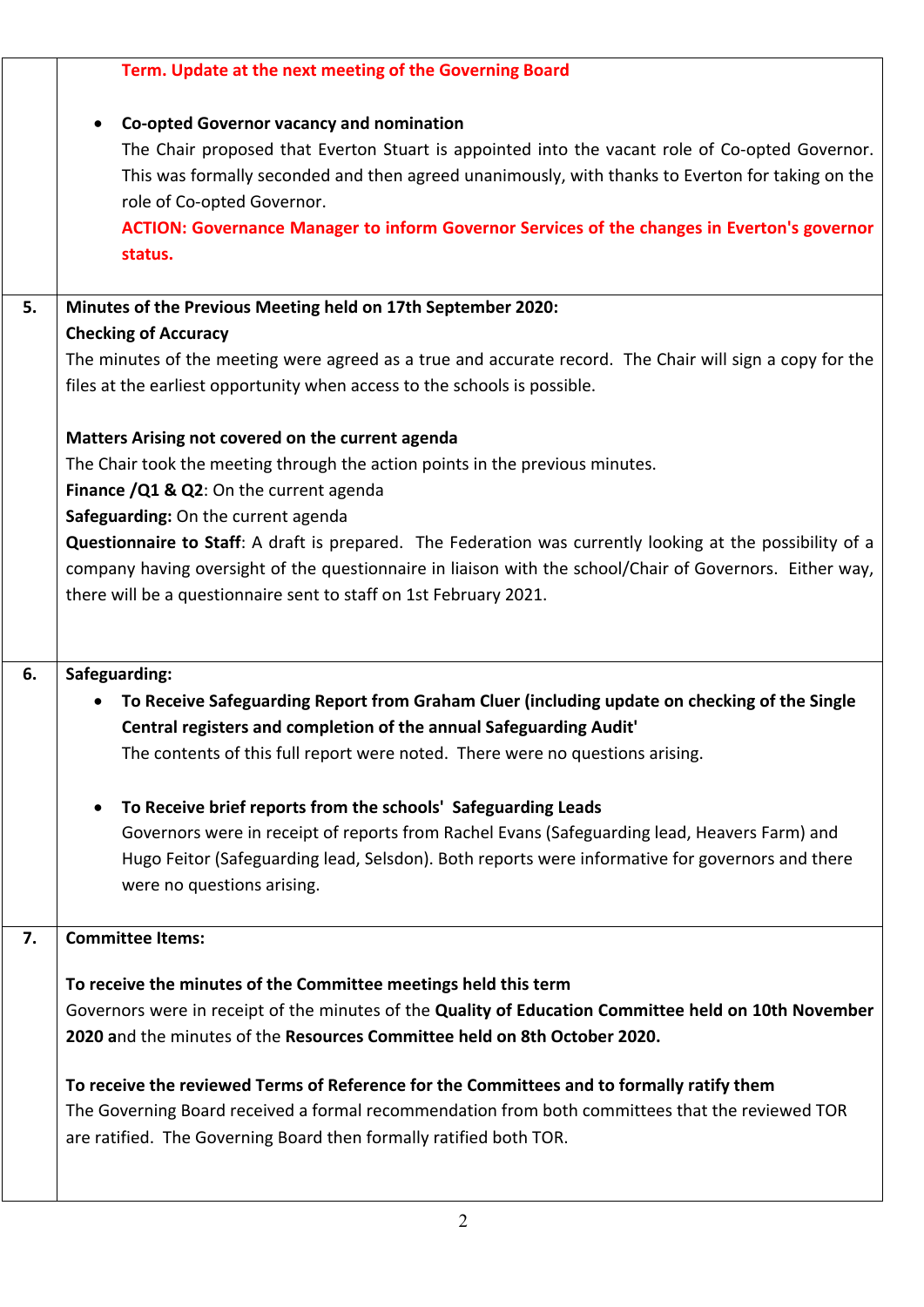### **To receive an update on any matters arising from Committee minutes**

Johnny provided an update in his capacity as Chair of the Resources Committee.

Governors had been asked to complete their Financial Skills matrix and send them to Johnny as soon as possible and by the end of term.

**ACTION: Johnny to follow up with another email to governors.**

It was noted that Selsdon will be having an audit on Monday 14th December.

A regular monthly meeting between Johnny and Susan has been set up so that Johnny can review the current financial position at both schools. The next meeting to be arranged before the end of term.

The Q1 reports for both schools were reviewed at the last meeting of Resources Committee as detailed in the minutes and were now recommended for formal ratification. **Formal ratification was agreed unanimously**

The Q2 reports had not been available at the last Resources Committee. These had been circulated to all governors for the current meeting. The latest year end estimates were set out in the Headteacher's Report.

Heavers Farm continues to be a key focus because it has the biggest deficit to recoup. The schedule to pay back the deficit has been considerably impacted because of the pandemic. The Federation has had to make extra expenditure and most significantly has had a big loss in earned income. The school's financial adviser Mandy Friend has identified that the school was owed money because of the bulge classes and expansion programme, but understanding exactly how much, is not straight forward. The school has recently received an additional income sum of £111,000. At this stage it had not been clarified whether or not this was the correct amount owed for the outstanding money for the bulge classes and expansion programme, whether more money may follow, or whether this was an overpayment. Therefore there was a small chance that this figure will be readjusted. However, it was recommended that the money goes straight into the school accounts and this was **approved unanimously by the Governing Board**. The EHT said that she was grateful for the approval noting that the financial position was very tight and there had been some concern about having sufficient funds for the December payroll.

Q: Noting that funding from the LA is devolved via a formula why is there a lack of clarity around this latest tranche of funding ?

A: The funding received is set against a large number of criteria, including EYFS, Extended Schools, SEND, PP, Expansion etc

The Governing **Board formally approved the Q2 reports** noting that they will be compared to the Q3 reports at the next meeting of the Resources Committee.

**ACTION: Update on current financial position to be monitored with monthly meetings between Chair of Resources and EHT. Comparison of Q2 and Q3 to be analysed at the next meeting of the Resources Committee. Update at the next meeting of the Governing Board**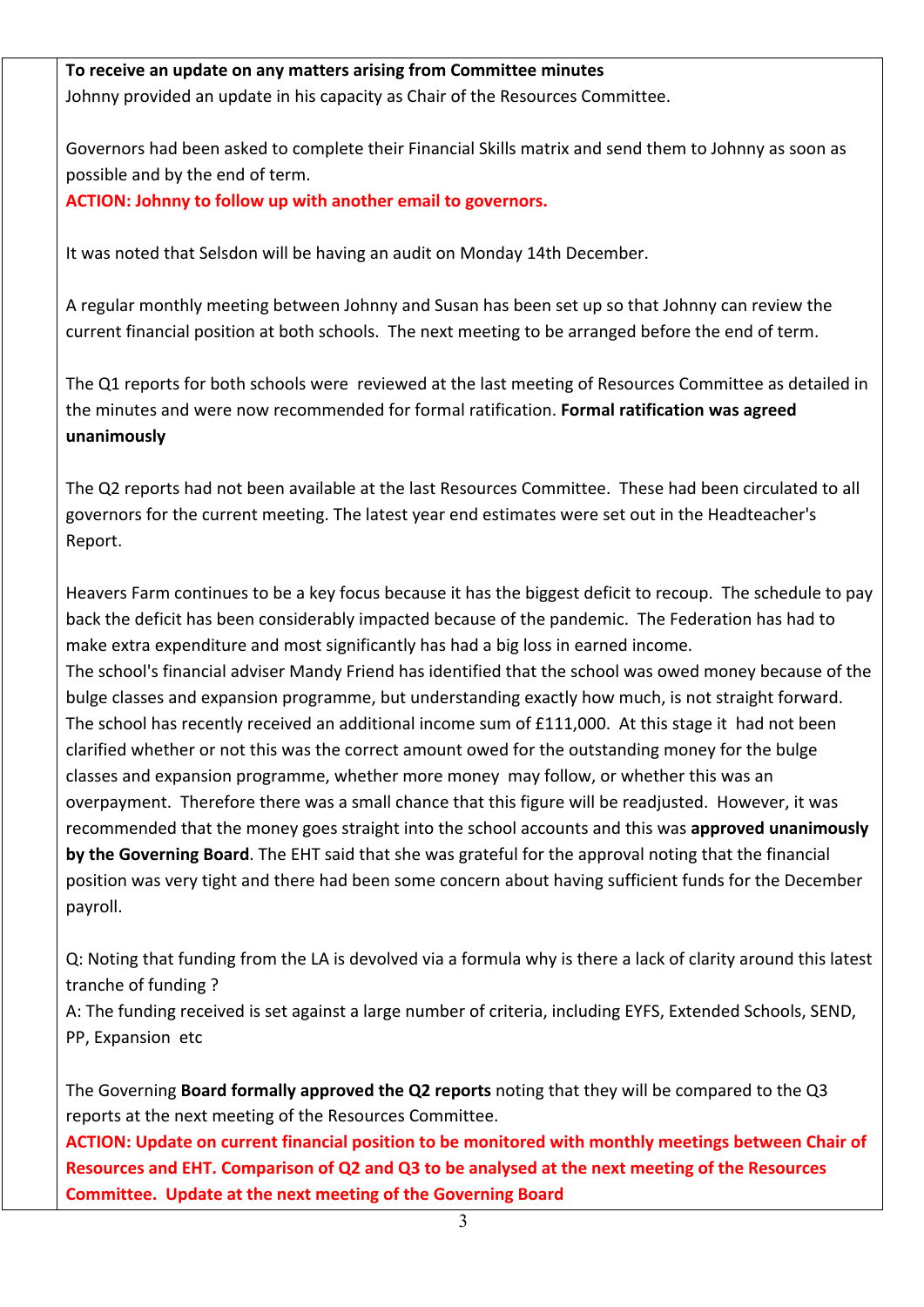| 8. | <b>Policy Ratification recommended by Resources Committee:</b><br><b>Finance Policy and Procedures</b>                                                          |  |  |
|----|-----------------------------------------------------------------------------------------------------------------------------------------------------------------|--|--|
|    |                                                                                                                                                                 |  |  |
|    | <b>Pay Policy</b>                                                                                                                                               |  |  |
|    | <b>Charging Policy</b>                                                                                                                                          |  |  |
|    | <b>Lettings Policy</b>                                                                                                                                          |  |  |
|    | <b>Health &amp; Safety Policy</b>                                                                                                                               |  |  |
|    | Personnel Policies as detailed in the Croydon HR Handbook                                                                                                       |  |  |
|    | All the above policies were formally approved with unanimous agreement. It was noted that the updated                                                           |  |  |
|    | Pay Policy included the up to date pay points.                                                                                                                  |  |  |
| 9. | <b>Communications, Parental Engagement, complaints:</b>                                                                                                         |  |  |
|    | <b>Consideration of the Communications Policy</b><br>$\bullet$<br>Governors were in receipt of the new Communications Policy. Governors were reminded that this |  |  |
|    | had been written to clarify and explain expectations in terms of the school's communication with                                                                |  |  |
|    | the school community, and the level of communication which parents and carers could reasonably                                                                  |  |  |
|    | expect. Robert Askey said that there are clear links with the Complaints Policy . It was noted that                                                             |  |  |
|    | the policy was based on a model policy from The Key.                                                                                                            |  |  |
|    | It was agreed that it would be helpful to include relevant email addresses within the appendix to                                                               |  |  |
|    | the Policy.                                                                                                                                                     |  |  |
|    | There was agreement that this policy provided a very good and clear framework. There was a                                                                      |  |  |
|    | suggestion that separately it may be helpful to have a separate conversation about strategies and                                                               |  |  |
|    | objectives which this policy underpins.                                                                                                                         |  |  |
|    | During discussion it was noted that this policy is specifically to provide guidance around                                                                      |  |  |
|    | home/school communications. Wider communications issue (eg communicating with the press,                                                                        |  |  |
|    | other organisations etc) is covered by the Federation's Code of Conduct and in specific instances                                                               |  |  |
|    | where there has been a particular issue which has caused press interest, the Croydon Press Office                                                               |  |  |
|    | will advise the school.                                                                                                                                         |  |  |
|    | The Governing Board formally approved the Communications Policy.                                                                                                |  |  |
|    | Update on any current issues/complaints<br>$\bullet$                                                                                                            |  |  |
| 10 | Covid 19:                                                                                                                                                       |  |  |
|    | <b>Termly review of Risk Assessment</b><br>$\bullet$                                                                                                            |  |  |
|    | This was formally approved by the Governing Board. Governors confirmed that they continued to                                                                   |  |  |
|    | be fully supportive of the Federation's approach to risk management and commended the SLT and                                                                   |  |  |
|    | schools' staff for the way in which they have managed and implemented arrangements since the                                                                    |  |  |
|    | beginning of the pandemic. Communication around this topic has been excellent.                                                                                  |  |  |
|    | Update on wellbeing of children, staff, whole school community.<br>$\bullet$                                                                                    |  |  |

 $\overline{\phantom{0}}$ 

٦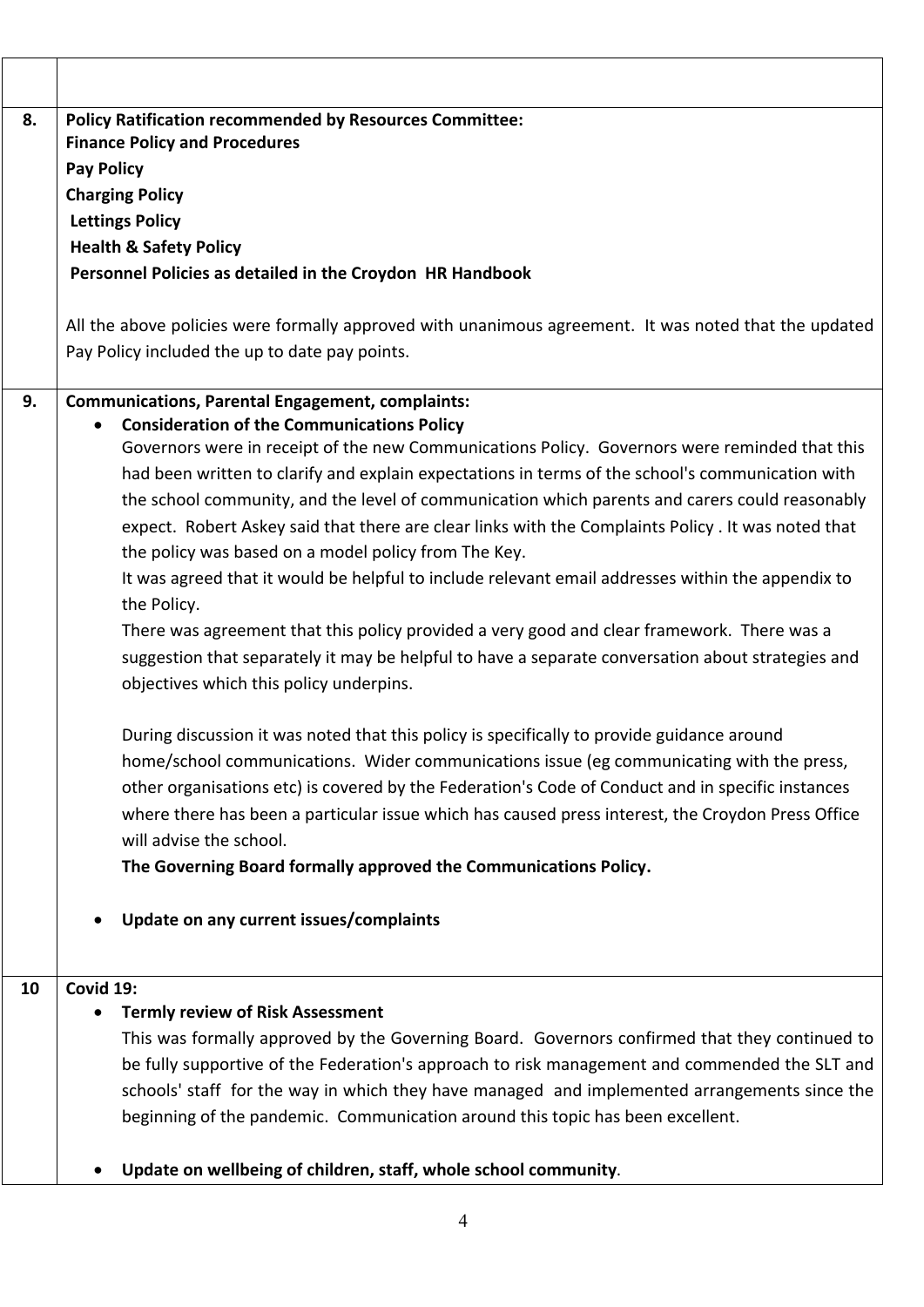Within the Executive Headteacher's Report was a three page summary of how Covid has impacted the schools. The management of keeping children and the whole school community as safe as possible at all times has taken up a huge amount of time and resources. There were some big changes which had to be implemented and in the early stages in particular this caused a lot of push back. The Federation was not inflexible and made alterations to arrangements if a better way could be found or if an arrangement really was not working properly, but overall the Federation took a firm line. The resistance and arguments against the Federation's approach have now generally eased off and there has been a tacit recognition that the approach was right, given the rising incidence of Covid across the country and the fact that the schools' procedures have meant that the lowest number of people possible have been impacted when a positive test result has been confirmed. Closures have been kept to a minimum.

It was also very hard to keep on top of the ever changing advice, in an already extremely confusing situation

Overall this term has been extremely tough and it has had an impact on the mental health and wellbeing of staff. The SLT have had to absorb a lot of projected anxiety and anger and this has been damaging to some relationships with parents which the schools hope will be repaired over time.

The EHT's report also included an overview of the figures of the number of positive cases to date. The Federation is one of the very few places which has kept single classes as a single bubble, which itself has meant that when a positive test has been confirmed, a class rather than a whole year group, has had to self isolate and access homelearning.

Q: Noting the fact that to date Heavers Farm had not had a single case of a child testing positive, in contrast to Selsdon, is there anything which Heavers Farm is doing differently? A: No. We don't know why there have been no identified cases at Heavers Farm. *Nb the day after the meeting there was a case of a Year 6 child testing positive and the class and* 

*three adults had been required to self isolate for 14 days.*

There has been a huge impact on staff absence figures with people either having to shield, recuperate following the development of symptoms, isolate because of being in contact with someone else who has tested positive or is showing symptoms, etc.

Q: Do we have the figures for Covid related staff absence for last year's Spring and Summer terms ?

A: No, it was hard to keep track of this because if people were isolating we didn't necessarily know as everyone was working from home at that stage except for a small number of staff who were in school to support the children of keyworkers

# **13. Headteacher's Report**

### **Teaching and Learning:**

The EHT explained that in the initial stages of the term, there had been a huge focus on supporting children get back into the routine of the school day, and to ensure that they were in a position to be ready to learn. There was a sense that many children were rather shell shocked and uncertain. The atmosphere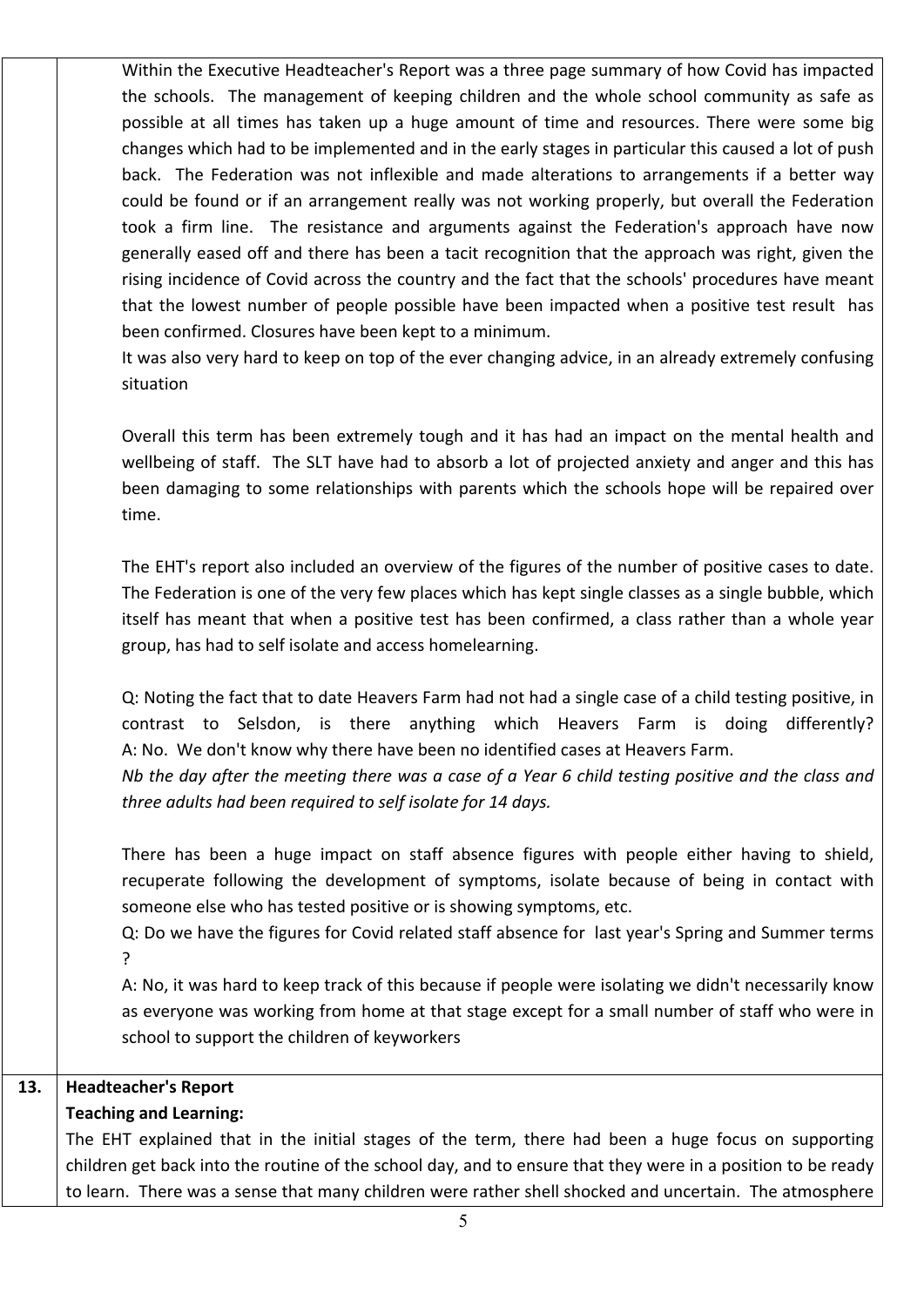in both schools now feels normal, vibrant and upbeat even within the context of the Covid arrangements.

Children were assessed in every subject and this is helping to inform the teachers where gaps in learning lie, and how the current curriculum can be modified to accommodate areas of catch up.

The Federation took a concerted decision to ensure that children were as comfortable and happy as possible, and have not taken the approach of cramming Year 6 children in preparation for SATs as is the case in some schools.

**Q**: Bearing in mind that there is a lot of inequality and that those families who do not themselves have the educational background or the resources to support children with their learning at home, how is the Federation working to try and ensure that those disadvantaged children are supported? **A:** The schools' assessment and tracking systems have identified all those children, and with the resource provision that we have, we are doing everything possible to help children catch up. Realistically it is very difficult to say that all children will make up the lost ground by the end of this academic year. The Deputy Executive Headteacher also pointed out that the Federation has been working with children to support and build their resilience and will continue to do so, and part of that is preparing them with practice at tests. Nevertheless the schools will not know until May how the additional pressures of this year have impacted on the children in their outcomes.

During discussion governors also noted the pressure on parents and how this in itself has a knock on effect on children. The Deputy Executive Headteacher said that the staff were very aware of this point, and that is why there had been a lot of thought to ensure that as many home learning tasks and lessons could be accessed by children without the need for parental supervision.

Another governor made the point that parents and especially lone parents who work full time, may themselves be educated but simply do not have the capacity to support learning during the day because of their own work commitments.

A governor acknowledged the approach of the school, putting children's wellbeing at the forefront of all planning and teaching, and pointed out that the excellent pupil attendance figures were a testament to the approach of the Federation.

**Q**: The Government has given schools the option to make the last day of this term an Inset day. Is this something the Federation will do?

**A**: No. Insufficient notice was given for this, and it would cause more problems for working parents than it solves.

## **Staffing:**

Given the lower pupil numbers at both schools there is a reduction in the number of teachers at both. There are slightly more support staff in post because the Federation needed to make sure that there were two adults wherever possible within each class bubble.

It was noted that Corina has tendered her resignation and governors extended their very best wishes and thanked her for her very valued input as a staff governor.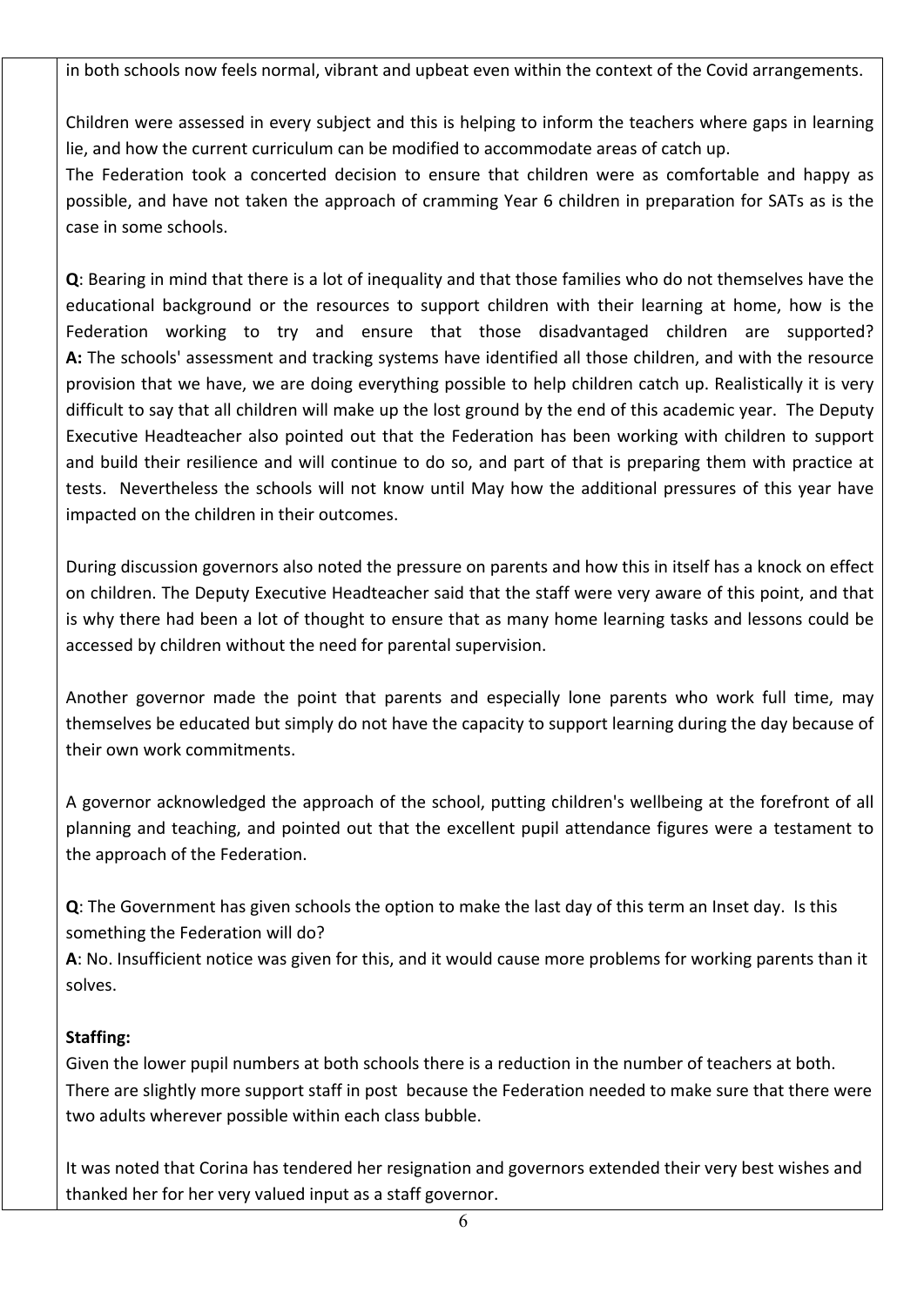## **ACTION: Staff governor election at Heavers Farm to be organised at the beginning of the Spring Term. Update at the next meeting of the Governing Board.**

The EHT also reported that Selsdon was losing a Year 2 teacher who has found a job closer to home. However, it had been upsetting and disappointing to learn after the teacher had tendered her resignation that she had been the subject of bullying behaviour from some parents. Over a period of time the teacher had recognised that she was the target of cumulative incidents which were disrespectful and racist. The EHT said that had the leadership team been aware at an earlier stage they would have challenged this behaviour from parents and were very sad that this had happened.

Governors then spent some time discussing this issue. Governors asked questions around the support structures in place for teachers, to share their concerns with colleagues, mentors etc. It was agreed that the pandemic had made people feel more isolated from one another, and more fragmented, but it was recognised that this cannot be allowed to happen again, and that within the induction programme for new staff there must be regular opportunities for them to raise any issues with colleagues/ a member of the management team.

Having open conversations and providing staff with an opportunity to share experiences in a safe space was discussed. Governors also offered to provide any support they can, eg having a dedicated Wellbeing focus governor.

Governors thanked the leadership team for bringing the issue to their attention and it was agreed that there will be further discussions within SLT.

**ACTION: SLT to look at ways to address the issue of teachers being able to identify and raise any concerns about racist behaviour from parents or anyone else towards them. Update at the next meeting of the Governing Board.**

**Term Dates 2021 - 2022**

The following dates were **formally approved:**

**AUTUMN TERM 2020 INSET Days- Thursday 2 & Friday 3 September 2021**  School opens for children Monday 6 September 2021 School closes Friday 22 October 2021 **Half-term holiday**  School opens Monday 1 November 2021 School closes Friday 17 December 2021 **School Holiday SPRING TERM 2022 INSET Day Monday 3 January 2022**  School opens to children Tuesday 4 January 2022 School closes Friday 11 February 2022 **Half-term holiday**  School opens Monday 21 February 2022 School closes Friday 8 April 2022 **School Holiday SUMMER TERM 2022**  School opens Monday 25 April 2022 May Day Bank Holiday Monday 2 May 2022 (school closed) School closes Friday 27 May 2022 **Half-term holiday**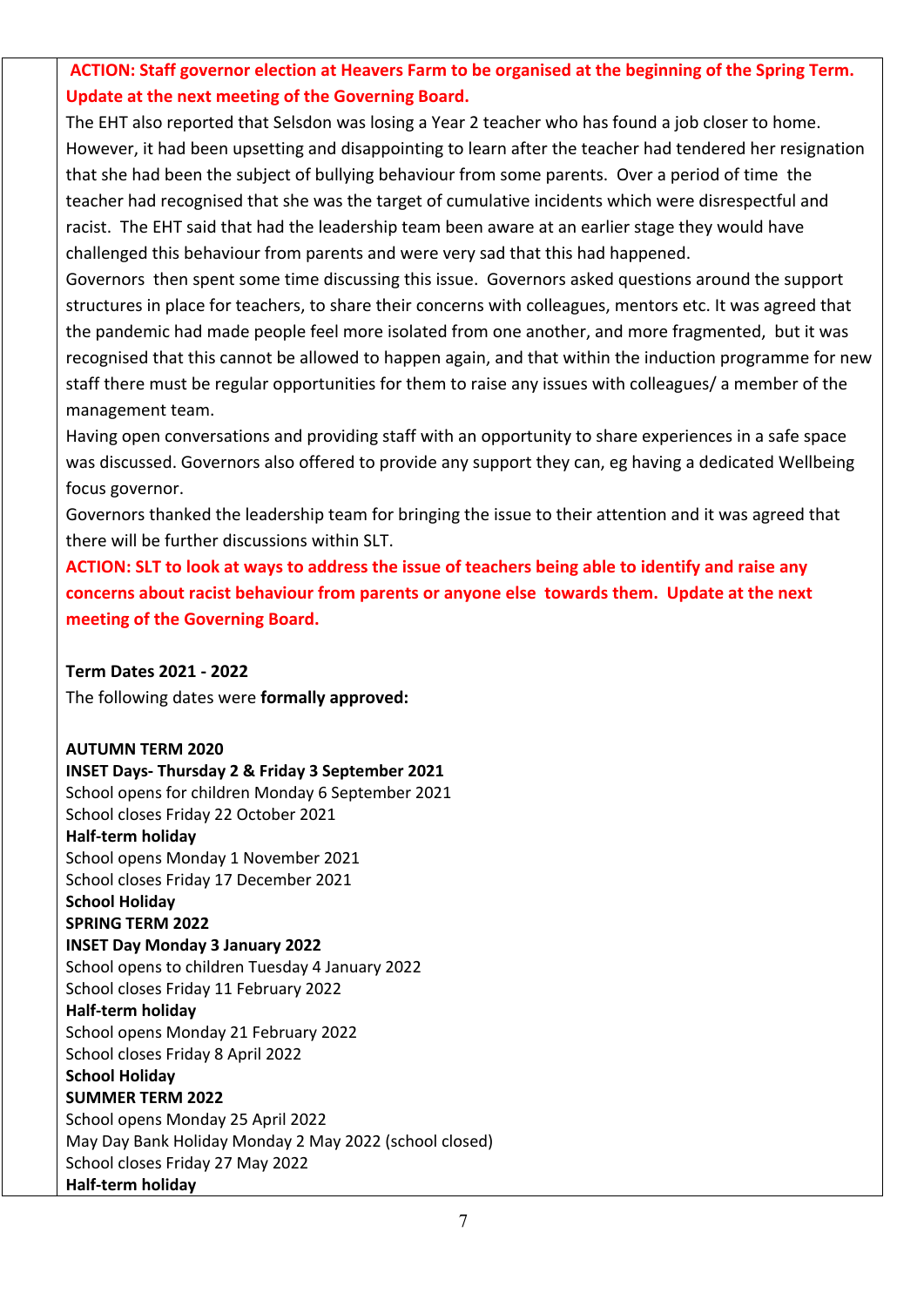School opens Monday 6 June 2022 School closes Wednesday 20 July 2022 **INSET Days Thursday 21 & Friday 22 July 2022**

### **Year 6 Journey**

The Governing Board **formally approved** the costs for the school journey for each Year 6 group, as follows:

**Heavers Farm:** The cost of the school journey for this year is **£17,940.00** 

**Selsdon Primary:** The cost of the school journey for this year is **£19,441.00**

The cost to the families is as follows: Pupils eligible for PPF funding £99.50 per child. The cost for all other children is £199 per child.

**Exclusions:** The Governing Board looked at the data for fixed term exclusions in the Autumn term and noted the reasons for the sanctions of 7 fixed term at Heavers Farm. The Governing Board requested that further detail on the ethnicity of children excluded is brought to the next meeting of the Quality of Education Committee.

**ACTION: Update on exclusions to be discussed at the next meeting of the Quality of Education Committee, including data on ethnicity of children**

**Bullying:** The information presented was noted. A query was raised as to whether there were actually no incidents of bullying at Heavers Farm, or whether incidents were not being logged. The EHT said she would investigate.

**ACTION: Update on bullying data to be brought to the next meeting of the Quality of Education Committee**

Governors noted the information on **Safeguarding and Child Protection.**

Q: Is the CPOMs system continuing to be effective and efficient?

A: Yes, the system is well used and any alerts are automatically forwarded to all the Safeguarding leads, who can then decide what action is required. The system was used a lot during lockdown too.

**Complaints:** The Governing Board noted the data on the numbers of complaints received this term. Four complaints have not yet been resolved.

**Pupil Numbers**: The Governing Board noted the drop in numbers at both schools and the analysis which had been carried out to identify why and where children had left. It was noted too that there were lots of different reasons and pressures including falling birth rate, a transient population, local authority housing policy, increases in local house prices etc.

During discussion it was agreed that it was important to resume marketing of the schools which will require some financial resourcing. Previously the bus adverts and banners had had some impact on raising numbers. It was also noted that the school was in the process of having some video tours/films of the schools being made, which will be uploaded onto the websites. In lieu of being unable to show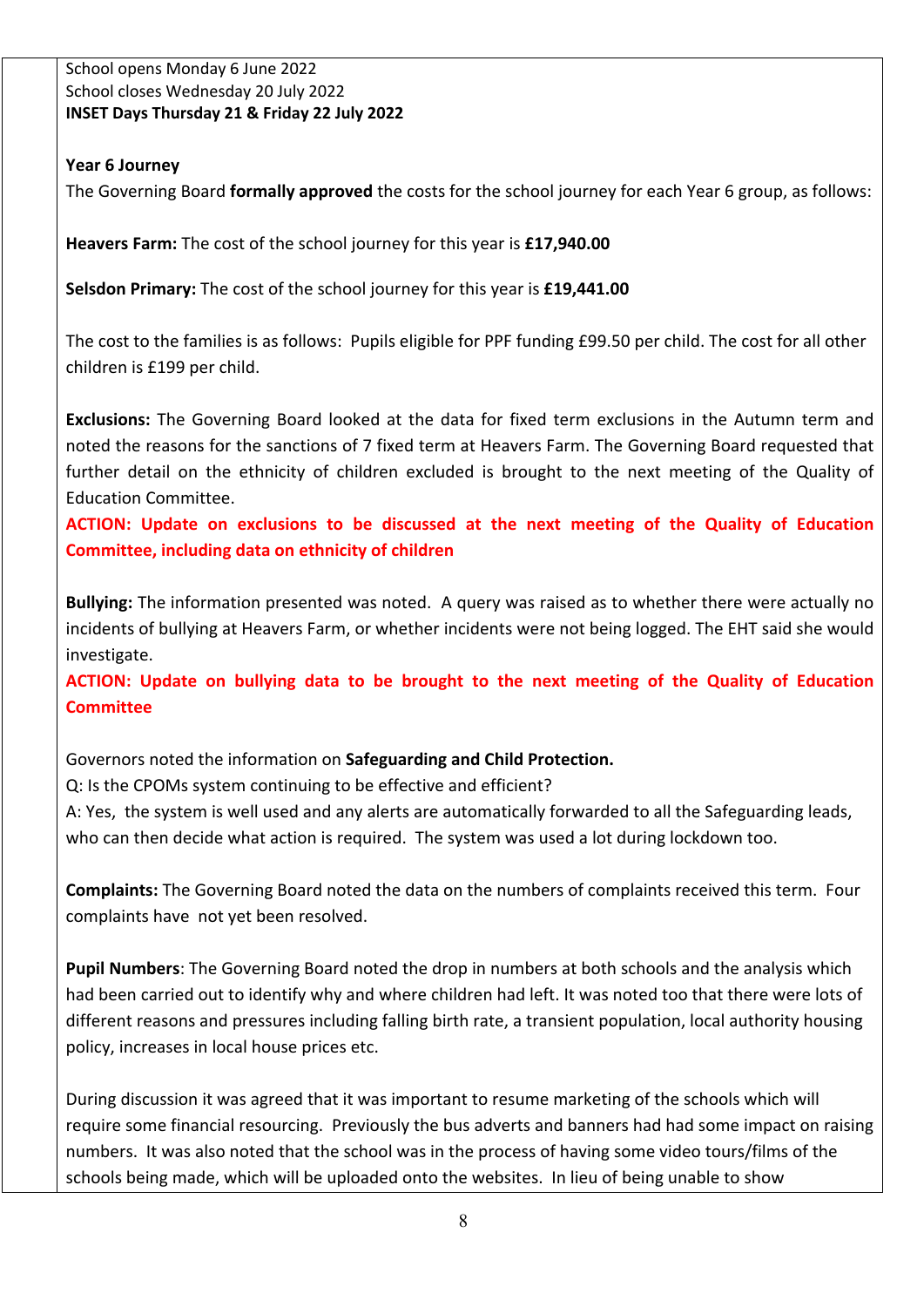|     | prospective parents round the schools at the present video tours are a good way of giving people an       |                                                                                                  |  |  |
|-----|-----------------------------------------------------------------------------------------------------------|--------------------------------------------------------------------------------------------------|--|--|
|     | insight into the schools.                                                                                 |                                                                                                  |  |  |
|     | Q: Do we undertake an Exit Survey when children leave in the same way we do when staff leave?             |                                                                                                  |  |  |
|     | A: No, we haven't done this to date but we could look at doing this.                                      |                                                                                                  |  |  |
|     |                                                                                                           | ACTION: 1. EHT to let governors know when the films of the schools have been produced. Marketing |  |  |
|     | strategies to be taken forward in the new year                                                            |                                                                                                  |  |  |
|     |                                                                                                           |                                                                                                  |  |  |
| 14  | School Development Plan 2020 - 2021                                                                       |                                                                                                  |  |  |
|     | It was agreed that the schools' development plans will be discussed at the next meeting of the Quality of |                                                                                                  |  |  |
|     | <b>Education Committee.</b>                                                                               |                                                                                                  |  |  |
|     |                                                                                                           | ACTION: SDP To be a key agenda item at the next meeting of the Quality of Education Committee on |  |  |
|     | 2nd March 2021                                                                                            |                                                                                                  |  |  |
| 15. |                                                                                                           |                                                                                                  |  |  |
|     | Chair's Items: Report on any correspondence, Chair's actions etc<br>None.                                 |                                                                                                  |  |  |
|     |                                                                                                           |                                                                                                  |  |  |
| 16. | <b>Governors' Training - any updates</b>                                                                  |                                                                                                  |  |  |
|     | Graham Cluer reported that he had attended training this term on 1) Managing Staff Disciplinary cases     |                                                                                                  |  |  |
|     | 2) Managing Complaints.                                                                                   |                                                                                                  |  |  |
|     |                                                                                                           |                                                                                                  |  |  |
|     | Hilary Smith reported that she had attended 1) Managing Staff Disciplinary cases and 2) Unconscious Bias  |                                                                                                  |  |  |
|     | training.                                                                                                 |                                                                                                  |  |  |
|     |                                                                                                           |                                                                                                  |  |  |
|     | Corina Pascal reported that she had attended induction training, Welcome to Governance                    |                                                                                                  |  |  |
|     | Everton Stuart reported that he had attended induction training, Welcome to Governance.                   |                                                                                                  |  |  |
|     |                                                                                                           |                                                                                                  |  |  |
| 17. | <b>Confidential Items</b>                                                                                 |                                                                                                  |  |  |
|     | None                                                                                                      |                                                                                                  |  |  |
|     |                                                                                                           |                                                                                                  |  |  |
| 18. | <b>Next meeting dates:</b>                                                                                |                                                                                                  |  |  |
|     | The meeting dates were noted (below). Hilary Smith asked for it to be noted that she is unable to attend  |                                                                                                  |  |  |
|     | on Tuesdays due to childcare commitments.                                                                 |                                                                                                  |  |  |
|     |                                                                                                           |                                                                                                  |  |  |
|     |                                                                                                           | <b>Spring Term 2021</b>                                                                          |  |  |
|     |                                                                                                           |                                                                                                  |  |  |
|     | <b>Tuesday 26th January 6.15pm</b>                                                                        | <b>Resources Committee</b><br><b>At Heavers Farm</b>                                             |  |  |
|     |                                                                                                           |                                                                                                  |  |  |
|     | <b>Tuesday 2nd March</b>                                                                                  | <b>Quality of Education Committee</b>                                                            |  |  |
|     | 6.15pm                                                                                                    | <b>At Heavers Farm</b>                                                                           |  |  |
|     |                                                                                                           |                                                                                                  |  |  |
|     |                                                                                                           |                                                                                                  |  |  |